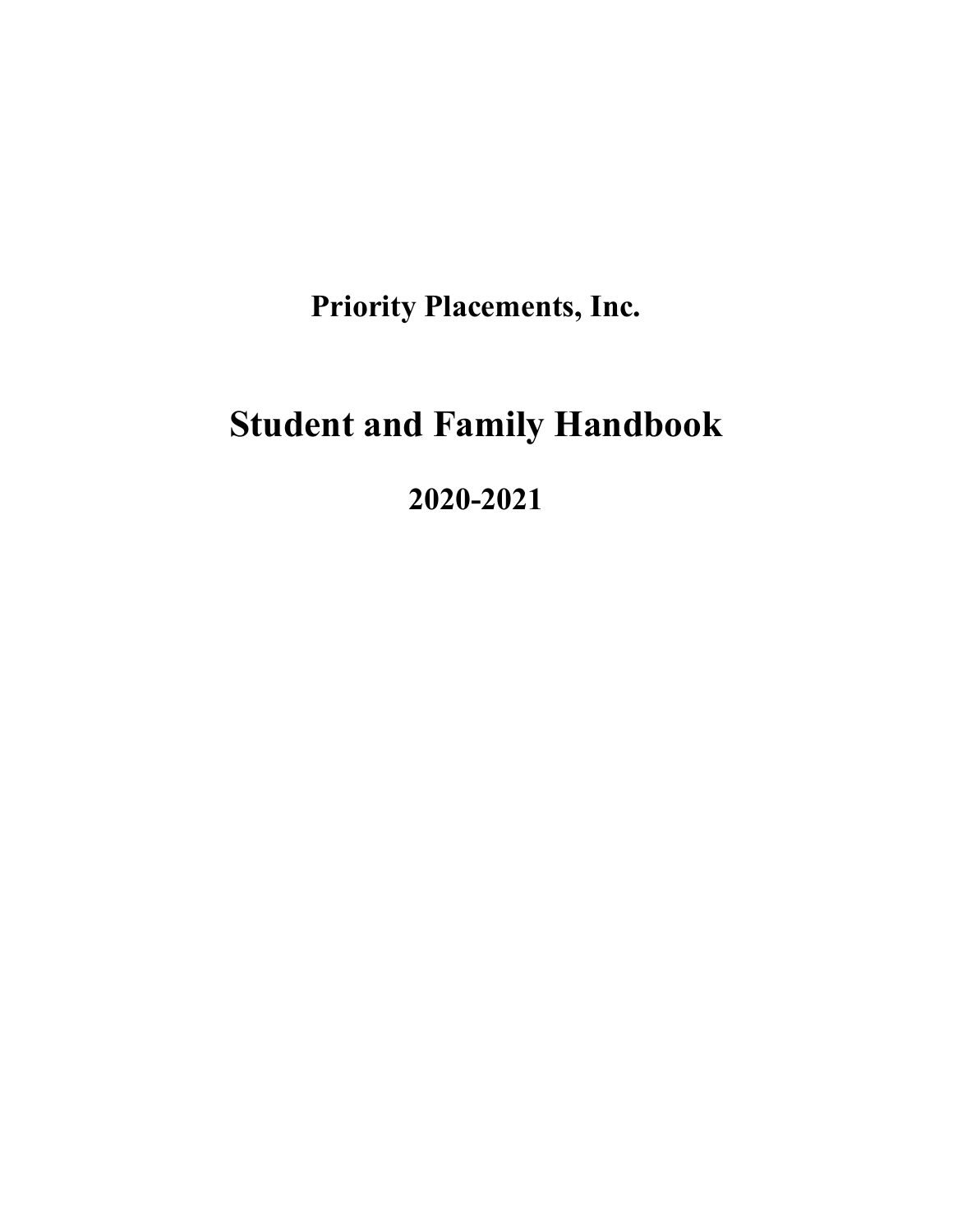#### **Special Message Re: A Safe Re-Opening**

*A separate document is being provided to start the year that offers initial information re: our reopening plans. As stated in that piece it is a living document and will continue to adjust as additional information is provided from the state of Vermont. Some of our standard policies may be adjusted before the start of the year to account for all health and safety concerns (location of personal cell phones, whereabouts in the building, etc.). Mentioned in that document is the expectation that all masks worn from home must meet all dress code expectations and be considered non-distracting to other students/staff and provide sufficient safety to the student. Please reach out at any time with questions regarding Priority Placements handling of a safe reopening.*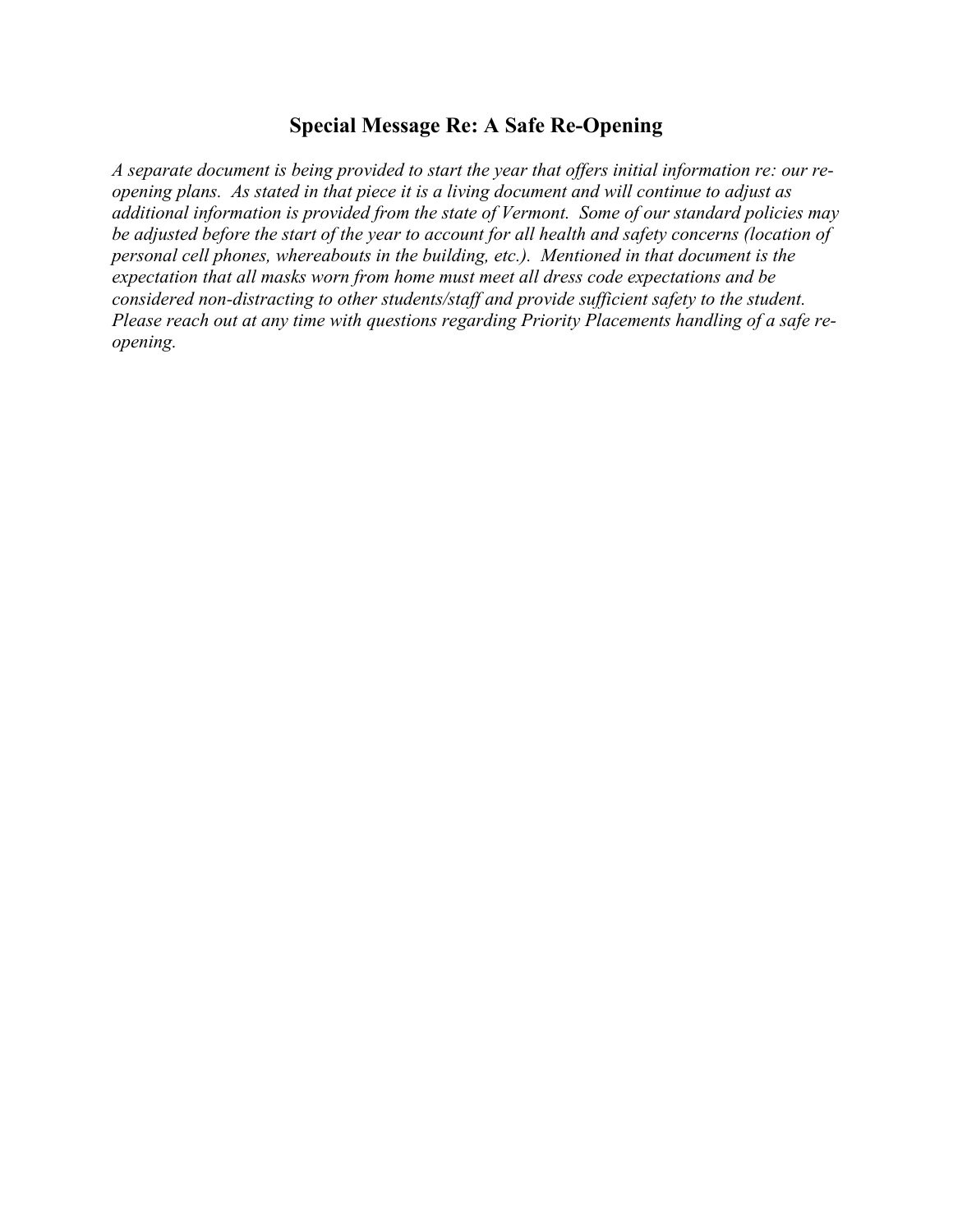#### **Our Mission**

The purpose of Priority Placements, Inc. is to provide safe, positive, and predictable outcomes to distressed children and adolescents in need of an educational placement in the Windham County catchment area. When a student is suddenly unable to access his/her public education (due to a variety of factors) school administrators and special education case managers, as well as parents and caregivers, need a well-managed and effective placement for the student who is in need of rapid and reliable educational and social support services. This program is designed, staffed and managed in order to provide a high degree of professional supervision and stabilization, appropriate academic courses, beneficial social development activities, and crisis prevention. The purpose of this intensive planning and implementation is so that the student, school team, family members, and other involved parties are not struggling with repeated placement disruptions. Providing a calming and structured placement for distressed youth, along with wellconceived and accessible educational services, allows for more comprehensive assessment, planning and reintegration efforts to occur. Through active involvement with each team, we support the objective of successful reintegration of students by providing partial day options, student transportation/visits to and from the public schools, along with troubleshooting/maintaining the momentum of the reintegration plan. However, there are some students that may benefit from a longer-term educational placement and we are able to support students in this way as well.

#### **Confidentiality**

Priority Placements maintains compliance with the Family Educational Rights and Privacy Act (FERPA). Priority Placements will not share personal information about its students unless explicit permission has been granted through a Release of Information and/or that person is a documented member of the student's educational team, including relevant classroom teachers and assistants.

Priority Placements employees are considered Mandated Reporters. This means that we will report any suspicions we hold regarding abuse (of any kind) or neglect of a minor. That includes any student under the age of 18. Once a report has been made, the outcome is determined by the Department of Children and Families. Priority Placements will not inform families if such reports are made, unless we are directed to do so by DCF.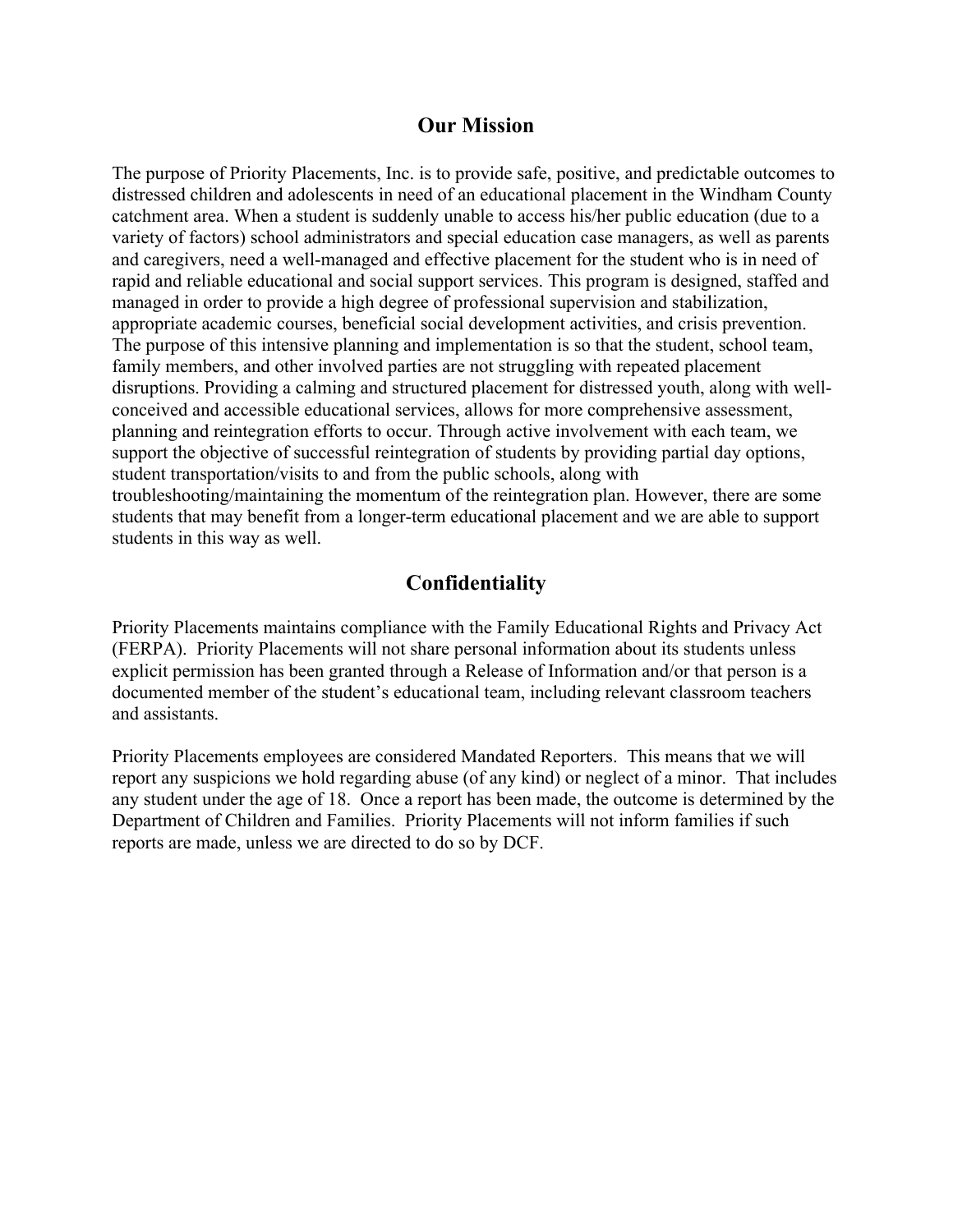## **Our School Objectives**

\*We ensure we meet students where they are academically; we differentiate instruction for all students as needed; and we work to increase skills, confidence, and strategies to move forward with success.

\*We work toward growth with academic capacity and self-confidence, allowing each student to achieve success when re-integrating into other educational opportunities.

\*We work to re-engage students with academics using a wide variety of curriculum, topics of interest, and project- based learning. Embracing *Common Core* allows teachers to reach students with varied areas of interest.

\*We work to have all students find ownership and excitement with their academic attempts and progress. Successes are not ignored but are embraced and acknowledged whole-heartedly by staff to encourage students to be life-long learners.

\*We always strive to have all students practicing socially acceptable behaviors in the classroom and community with peers and teachers. Clarity regarding expectations and follow-through with each student is required of all staff in order to obtain optimum results for every student.

\*We keep social-emotional health is at the forefront of all our planning for students inside and outside the classroom.

\*We ensure that students are instructed and learn necessary skills for academic success, but also social and life skills which are necessary to function successfully in real-world situations.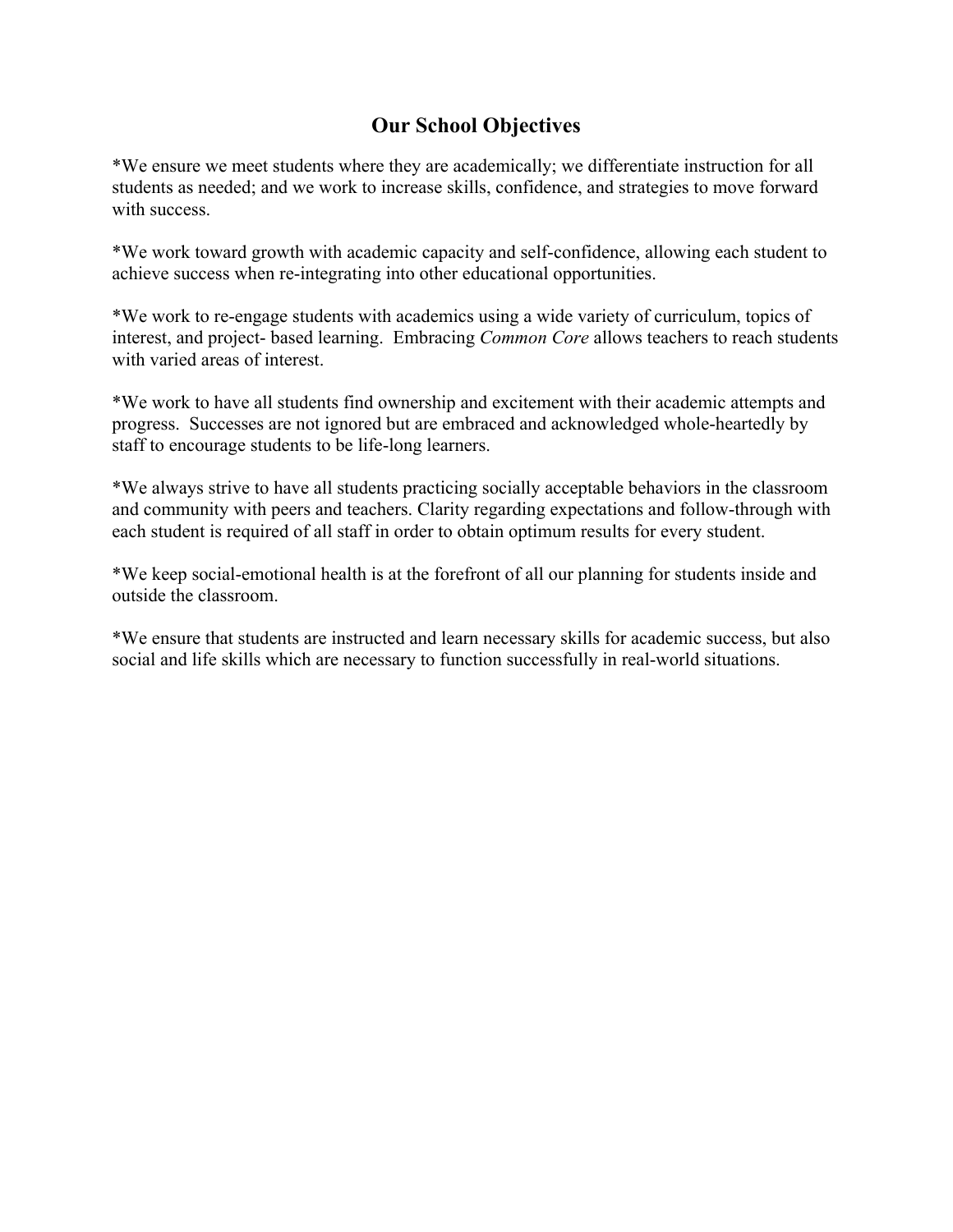## **Our Programming**

Our school program uses many appropriate methods of instruction to engage/re-engage students who join us. This entails mostly instructor-led instruction, but also includes demonstrations by teachers, independent practice time, and controlled practice of skills. Importantly, and whenever possible, students work with a peer or peers to learn and perfect skills in order to enhance each student's ability to have effective communication/problem-solving, care for others, and acceptance of different approaches.

Our school program offers courses in life skills which incorporate job skills, community exploration and social skills. Each of these courses helps to ensure students are learning necessary strategies for real-world situations in every way possible. These courses are easily tailored to goals set forth for each student individually, students by age/grade, and by maturity and skill level. These courses allow students to learn self-help skills, coping strategies, and proper ways to engage with themselves and others. Various skills are taught and can include DBT skills, executive functioning strategies, and any other daily living tasks and selfmanagement tasks specific to any student's needs.

Special education students are case managed by our Special Educator, who follows and interprets IEP's, in collaboration with the Program Directors and Therapeutic Support Specialist to ensure all needs are being met. The special educator will provide direct instruction and direct observation as agreed upon by the teams at the time of admission. The team at Priority Placements always works in conjunction with public school team members and outside agencies for all special education students, but also for general education students as necessary.

## **Documentation Due Before Admission**

Sending schools are responsible for providing necessary records, evaluations, and information on each student before admissions decisions can be made and a spot guaranteed. We provide the case manager with a packet of information to complete. In addition, *guardians* are responsible for completing all our internal paperwork as requested. This typically includes a contact/permission sheet, medical fact sheets, release of information document, and must supply updated IMMUNIZATION records. Please see the VT DOE immunization information requirements sheets.

Medication that is given by our staff during the school day must be brought in a labeled bottle (from pharmacy) and have a doctor note provided or the medication CANNOT be given out. Medication will be counted with the guardian and staff member when it comes into the building. A student may not carry in their medications. Medications will only be sent home by request from the guardian and be handed to a guardian or assigned adult.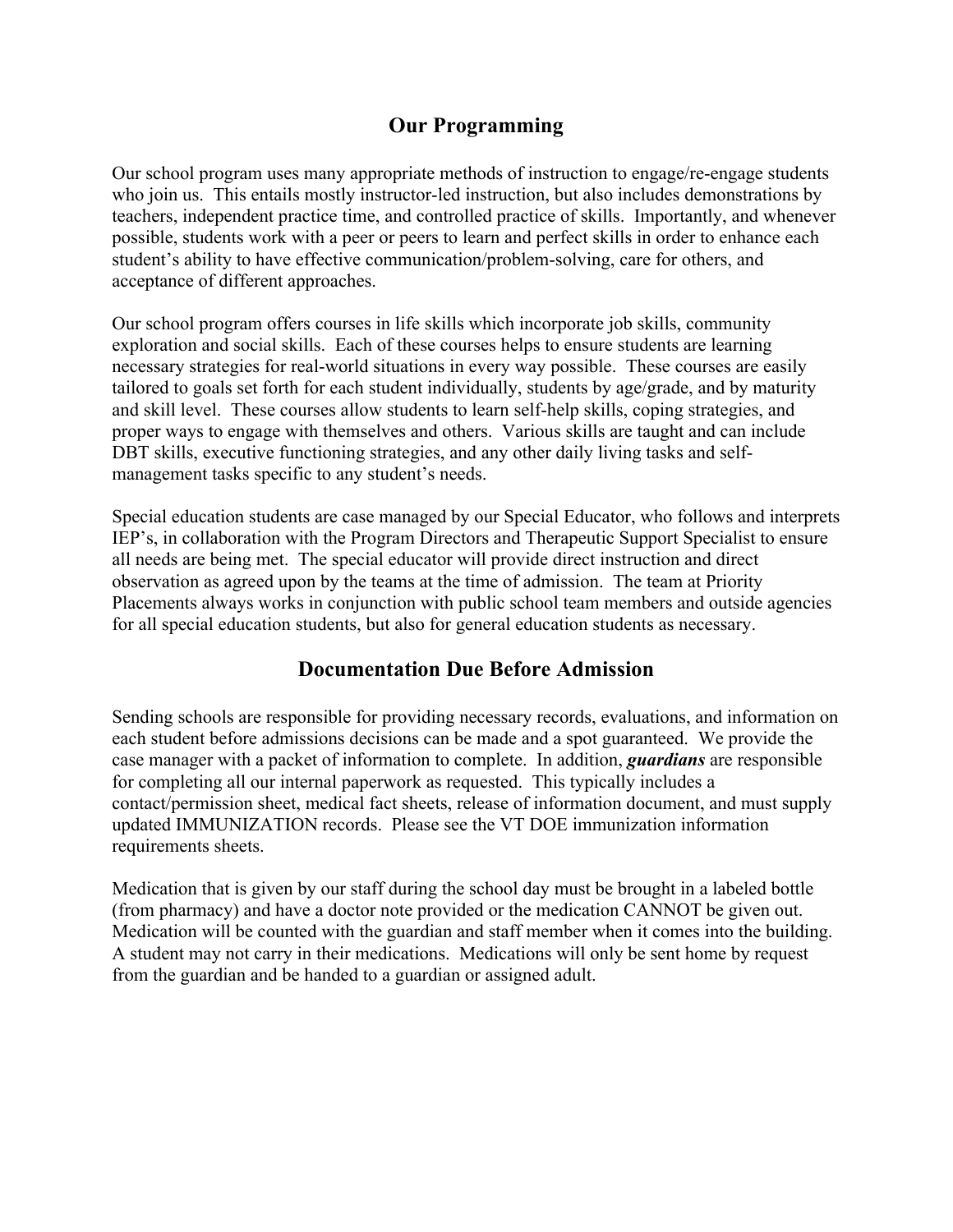#### **Handle with Care**

When a student's behavior poses an imminent and substantial risk of physical injury to the student or others Priority Placements staff may use non-violent restraint as taught by the Handle with Care program. This program is recognized by the State of Vermont. Our program follows all rules and regulations outlined in Vermont State Rule 4500. Communication with family and sending schools will occur if such an incident transpires. It is important to know that Priority Placements staff is directed to do everything in their power to avoid physical restraint. Verbal de-escalation is always attempted and the offering of another space to cool down can be given if the student is safe. However, it is most important to all staff that safety remain the main priority and if a student is unable to show they can be safe a restraint may be necessary.

## **Care and Cleanliness of Program Space**

Our program has a reputation of providing clean, well-cared for, and attractive physical space for staff and students. The components of this include:

\*Well-maintained buildings with all safety, mechanical, heating, plumbing, and electrical systems functioning and appropriate for the expenditure of public funds used for a program serving the needs of public school children. We are subject to inspections by health, fire and safety, Vermont Department of Education, and school district officials;

\*Functional, non-institutional furnishings, equipment, and storage arrangements which allows for an uncluttered, spacious, visually soothing and easily cleaned/maintained program; Routine recycling and waste disposal systems which reduce the build-up of clutter, dirt, dust, and which prevent the need for major end-of-school-year overhauls;

\*Professional-level cleaning at each site weekly during the school year;

\*Orderly space for curriculum, supplies, and equipment to provide staff with ready access, procurement of needed replacements, and management of useful materials.

# **Use of Vehicles**

All staff that transport students for classes at their sending schools, meetings, community exploration, etc., are licensed drivers. All staff must adhere to all laws regarding operating a motor vehicle including electronic usage, highway safety regulations, seatbelt laws, etc. Staff drive their personal vehicles as well as vehicles owned by Priority Placements.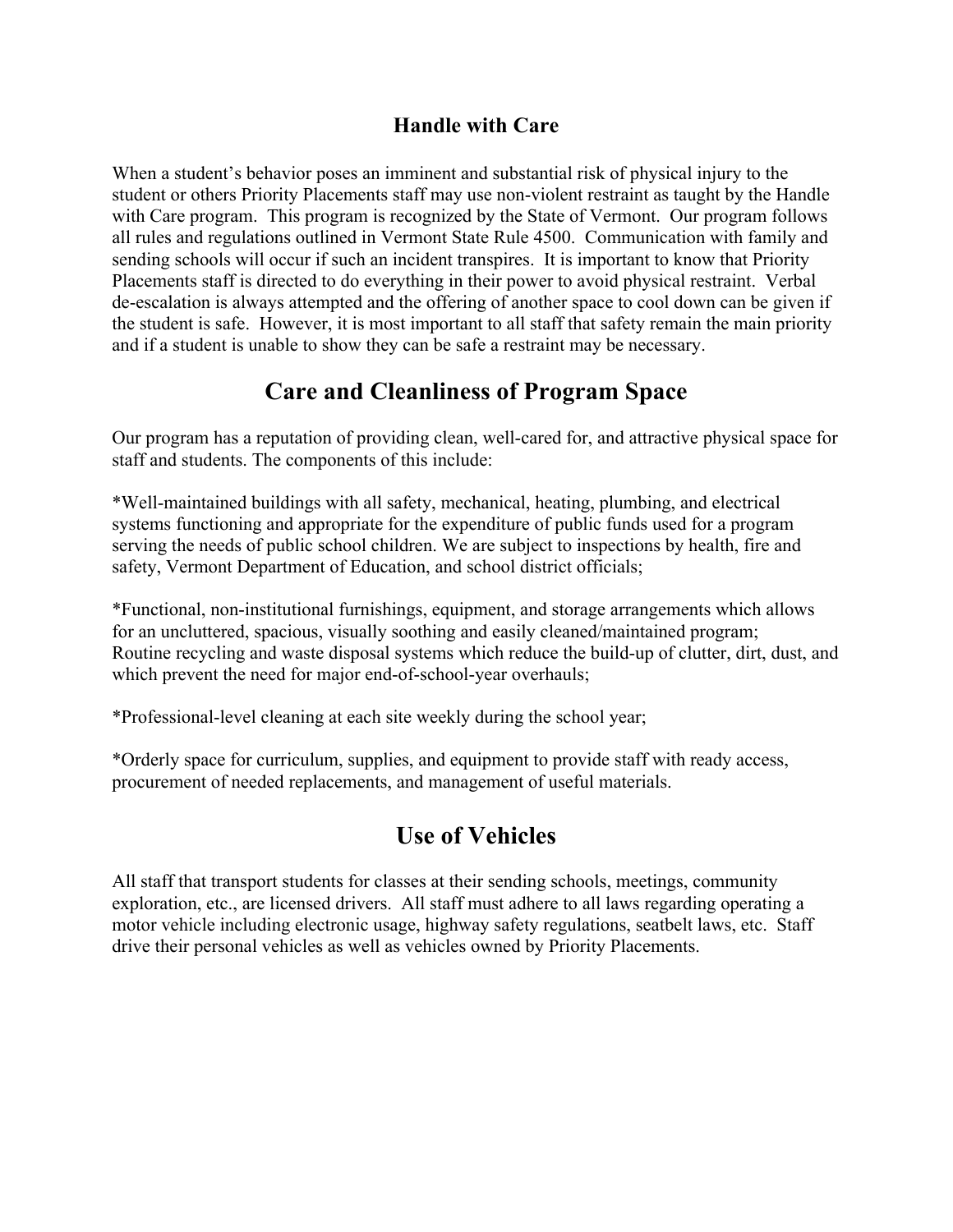## **Visitors to the Programs**

Any and all visitors will need to be identified before entering the building. No student will be left unattended with a visitor unless a plan has been put in place. An example of this may be a scheduled time with a therapist or with a member of their school team. Any family, friend, or outside agency must be cleared by the site manager or director. Parents will always be notified if an 'unexpected' visitor shows up to see their child. If law enforcement or DCF personnel is to ask for a conversation with a student, we will follow their lead and supervise any conversations as permitted. We request that family members do not drop by unannounced as it can be disruptive to the student's day. We ask for school personnel to give notice for a visit as well so that students can be prepared. However, we understand there are times when visits may be unexpected.

#### **Fire and Evacuation Drills**

Evacuation routes are posted at each site and staff in each building are assigned to lead and support monthly practice drills and keep record. Students are supported by being taught and practicing expectations during these drills. We understand that some students may be overwhelmed by the noise and/or act of such a drill and we will work with those students to ease their anxiety beforehand.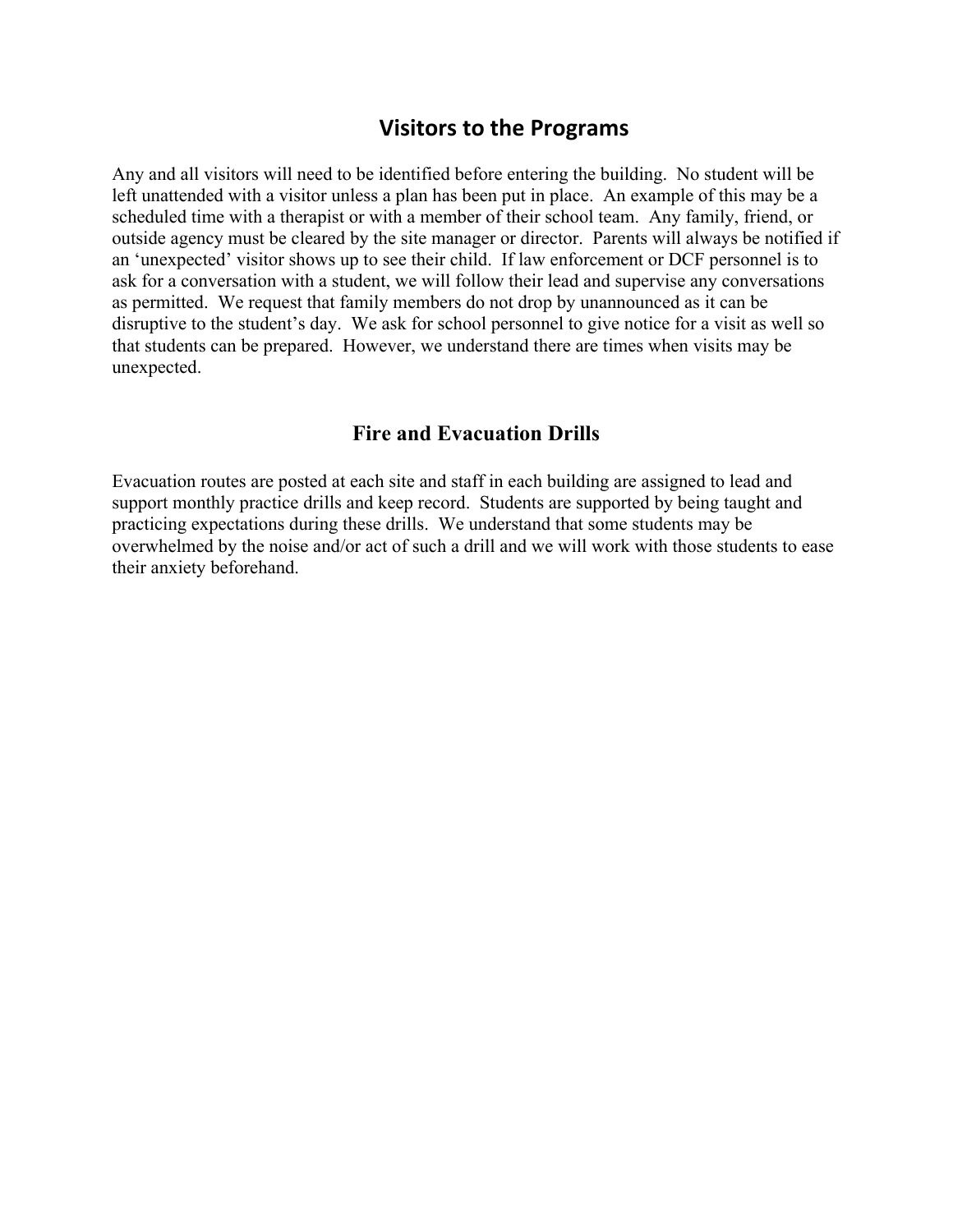#### **Communication**

Communication during school hours to share information regarding a student's morning, transportation or pick-up changes, etc., should be directed to that site's primary phone line. All general questions or concerns should be directed to Sarah Newman or Evan McNamara directly and they will be responsible for communicating with other team members as necessary and getting back to you in a timely manner.

Priority Placements will cancel school based upon Windham Southeast School District decisions. Please check local listings for closures. On a *very rare* occasion Priority Placements may find the need to have a closure and a call would go out to families from staff.

Mailing Address: PO BOX 2428, Brattleboro, VT 05303

| Executive Director: Leslie Todd                                                                        | Phone: 802-258-1556 |
|--------------------------------------------------------------------------------------------------------|---------------------|
| Director: Sarah Newman                                                                                 | Phone: 802-579-8348 |
| Asst Director: Evan McNamara                                                                           | Phone: 802-258-7954 |
| 23 Marlboro Road (West Campus)<br>West Brattleboro, VT 05301<br>Grades K-6<br>Site Phone: 802-258-7958 |                     |
| 88 High Street (East Campus)<br>Rrattleboro VT 05301                                                   |                     |

Brattleboro, VT 05301 Grades 7-12 Site Phone: 802-258-7954

Additional Communication Expectations Below:

#### **RE: Absences**

Parent or guardian is required to call the Priority Placements, Inc. phone number to report that a student will not be in attendance with the reason given. Staff will report the absence to the public school as an excused or unexcused absence. If we do not receive a call, we will report the absence as unexcused and notify the parents that his/her student is not present. If a student refuses to come in that is counted as an unexcused absence.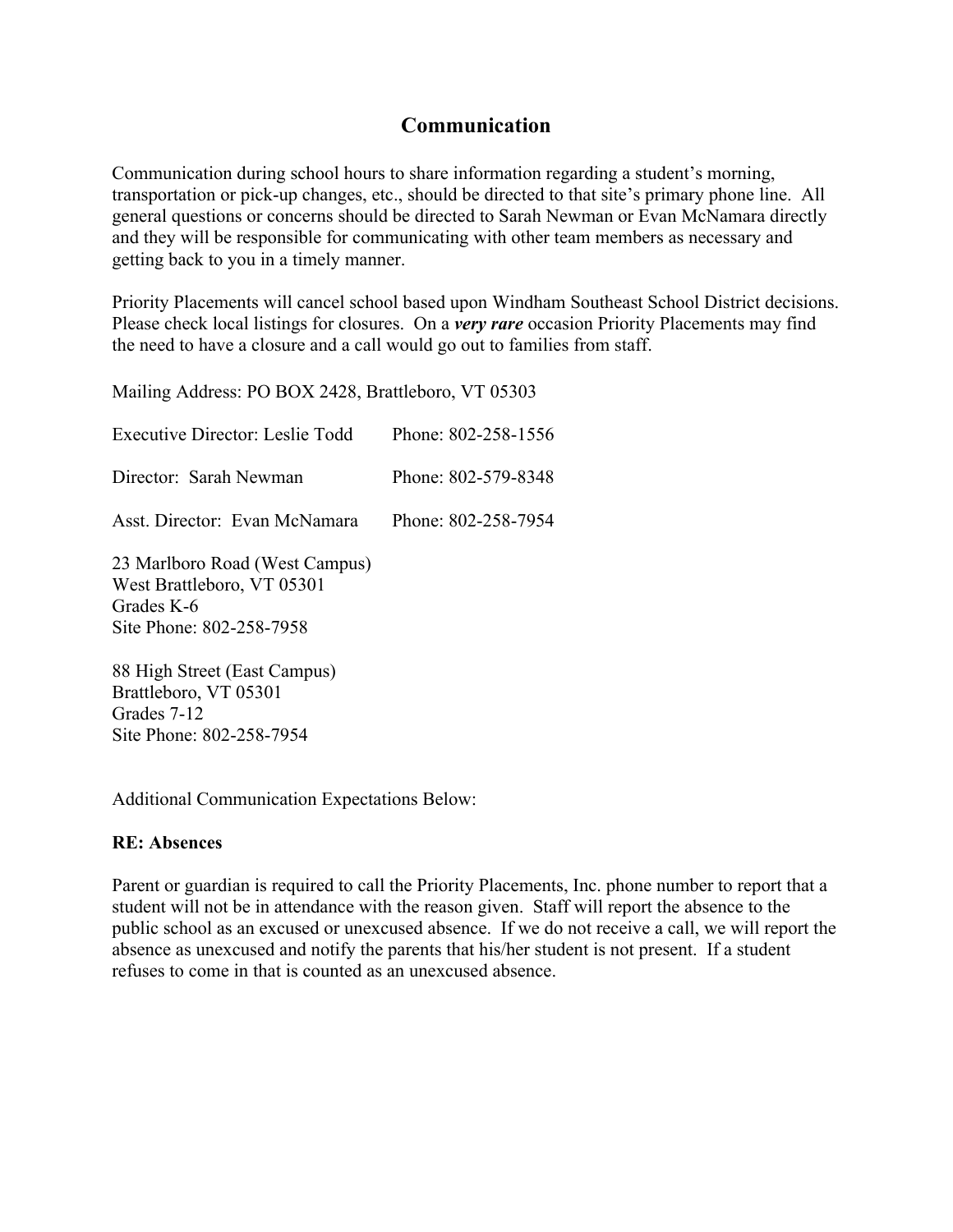#### **RE: Truancy**

Priority Placements will report attendance to the sending schools and follow the sending schools truancy policy. Typically we will notify the school when a student has reached 7, 10, 15 unexcused absences. We will report to DCF as directed and/or feel necessary given situations around unexcused absences. We stress that guardians call and confirm the reason for a students absence and expect notation from therapy and doctor appointments as often as possible.

Students learn best when consistently present for their school day and this will be stressed during a student's enrollment time with us!

#### **RE: Early Release/Appointments, etc.**

Parent or guardian is required to call the Priority Placements, Inc. phone number to notify staff if a student will be leaving early and with whom. Any other departure will be reported to the public school as unexcused.

#### **RE: Alternate Transportation**

All transportation occurring with bussing, taxis, and any other mode of transportation will have a plan put into place at the time of referral in regard to who is expected to make phone calls letting drivers know when a student will not be needed. Often, this will be the responsibility of the parent/guardian as you will be able to provide the information in a timely manner.

#### **RE: Student Walk Out**

Any student, regardless of age, that leaves the program site without permission will have a parent/guardian notified immediately. A student that walks out will not be allowed to return until the student, guardian, and site manager/director meet to discuss how that will be avoided in the future. We will do our best to be available ASAP as to not delay return to programming. In a rare circumstance, the return meeting may be deemed unnecessary, however, that is solely the decision of the program director. Any additional walk outs will result in a meeting with the case manager as well to help determine whether our program is an appropriate fit.

*Students at the 7th-12th grade site may be considered eligible to take part in a 'walking contract' if the student's guardians and school team feel that an independent, timed break may be beneficial to the student's ability to self-regulate. If so, a contract would be drafted by the program director and signed by all parties involved in the student's plan.*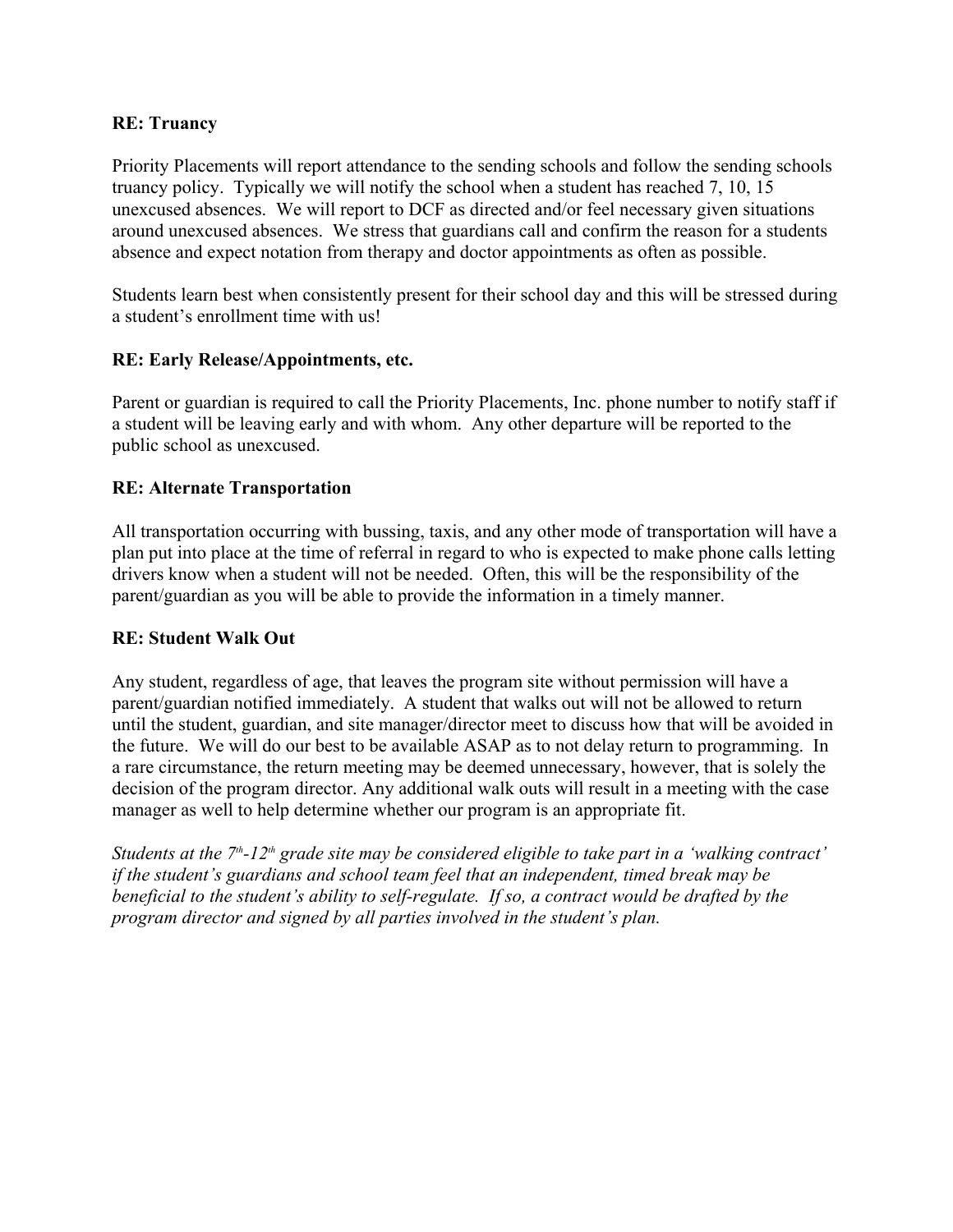## **Food and Beverage Policy**

Priority Placements, Inc. has a strict policy asking that parents/caregivers do not supply food or beverages for their students to bring to our program. Additionally, we want all students to understand that this is our policy and not yours; and that they are expected to adhere to this policy whether you supply the supplemental food and beverages, or they choose to buy for themselves. We realize this diverges from the general policies at many schools and workplaces.

Though we provide water throughout the day *we will allow water to come in a container with no graphics only (it should not be flavored or carbonated). If the bottle is not clear the student will be asked to start with an empty bottle that will be filled with water upon entering the building.*

A cornerstone of our program is that food is shared and what is served here is appealing to most children, teens and adults. We have found that drinks and food from outside the program lead to difficulty in a variety of ways, particularly because it creates poor appetites for our noontime meal; it creates a sense of dependency on a particular drink or food; it promotes inequality among students, it can create a refrigerator mess/recycling obligation for staff or other students; it can create a caffeine or sugar reaction which interferes with learning (we realize some will argue that it helps with concentration); and it can lead to unnecessary problems/power struggles, which create discomfort for other students.

We have no objection to you providing your student with whatever food or drinks you wish before they arrive; however, please do not send any in with them.

Our lunch and snack times are times that staff work to create community between staff and students. Social skills are weaved into these important pieces of the day. Skills that are addressed include things such as how to carry on appropriate conversation at the table, table manners, supporting each other's ideas, and how to enjoy each other's company whether you are friends or not.

Additionally, please communicate with us at the time of referral about your student's food preferences so we can build that into our lunch/snack schedules.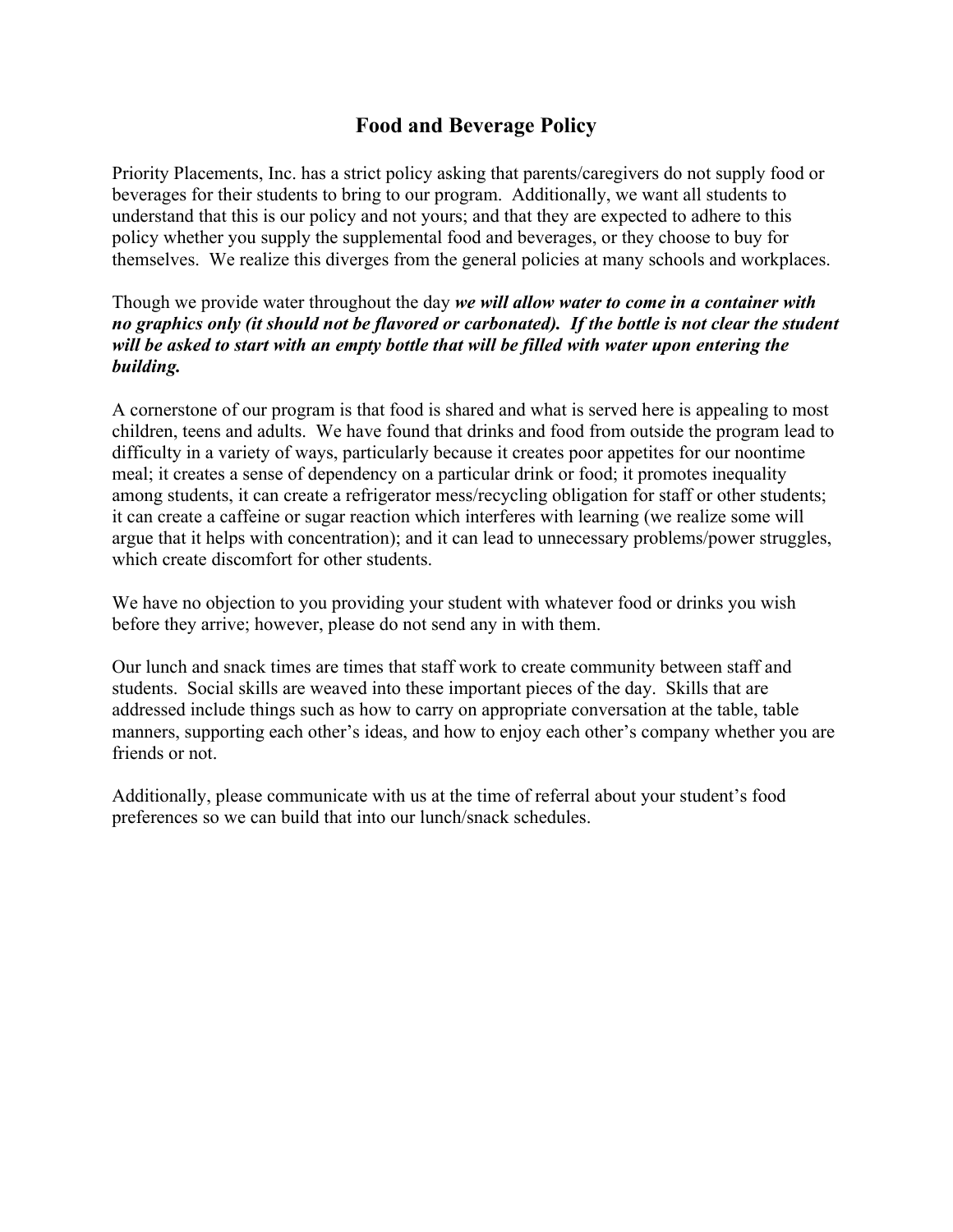## **Supervision**

*Staff is required to provide error-free supervision for assigned and unassigned students. This includes, but is not limited to, eyes- and ears-on supervision when any student is interacting with another student or a member of the public.* Permitted students are allowed to be by themselves in a room to complete work or to "break" alone for a few moments if it is part of their individual plan and they are deemed responsible enough to act appropriately with this time. However, the classroom door must be open and a staff member must be keeping eyes and ears on that space.

#### **Discipline**

Though Priority Placements, Inc. staff works to maintain and help every student succeed with our programming there are circumstances in which consequences are required. Supervision is of utmost importance to our program. We are always certain how any event transpires and can respond immediately. Staff complete incident reports for any act, little or significant, that occurs day to day. We work to be ahead of all issues that may arise and find ways to alleviate the need for discipline. Non-compliance around rules such as hat wearing, swearing, and work refusal will be handled by staff offering a space to allow the student to quietly prepare themselves to start or restart the day successfully. Students can choose to talk with a staff member about the reasoning for the non-compliance and find a way to move forward. Students can ask for a movement break as well. Staff will always remain patient while waiting for compliance. We find that compliance around basic, reasonable expectations results in positive outcomes and a lessened desire for students to create power struggles over minor details. This allows more focus on all the right things!

Any situation that includes a violent act of any kind, bullying or harassment (please see definition in the next section) in or outside of the program, being under the influence of drugs or alcohol, or having any drug, weapon, or illegal paraphernalia in our programs will result in an investigation by the Program Director and Site Manager. Any and all serious incidents are discussed with the students sending school as they are enrolled in that school system as well. Further discipline may or may not be deemed necessary by the sending school.

Tobacco use is prohibited on our premises and also not allowed in any student's possession regardless of age at any time and for any reason.

In order to ensure safety for students, staff, community members, and our program space we reserve the right to examine school property at any time, including desks, cubbies, computers, etc. Priority Placements administration and/or designated staff person may also search students and search or seize student property when it is reasonably believed that the search will reveal evidence of a violation of law or a school rule. When evaluating reasonable grounds, the school will consider the reliability of the information received, the availability of corroborating evidence, the severity of the suspected infraction, and the intrusiveness of the search to be carried out.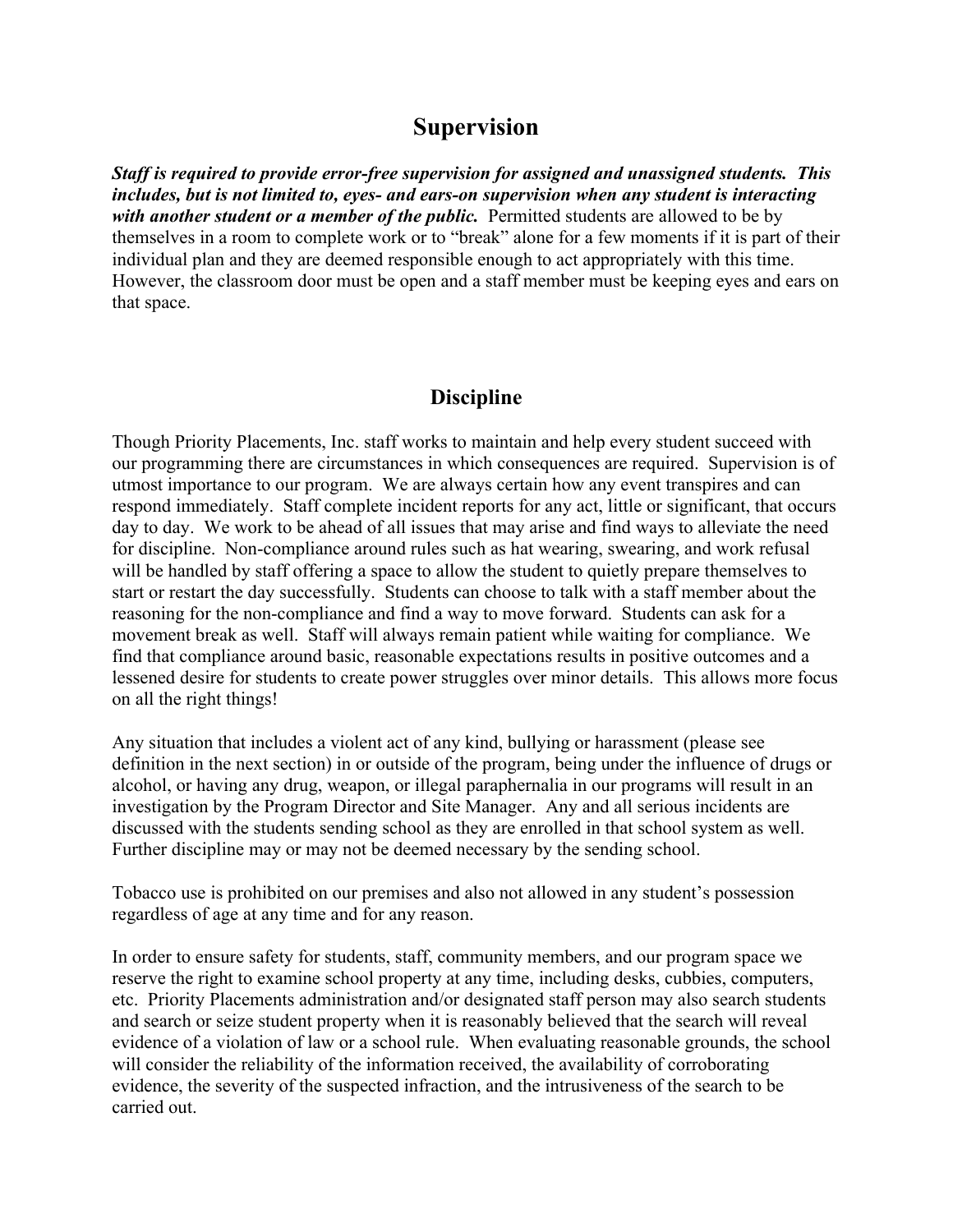#### **Bullying/Harassment**

Priority Placements, Inc. has a zero-tolerance policy for bullying and harassment of any kind. Bullying is when someone repeatedly and intentionally uses words or actions against someone or a group of people to cause distress and risk to their wellbeing. Bullying can occur in various ways. Face-to-face which involves physical actions or direct verbal actions. Covert bullying is less direct and includes spreading rumors/lies and excluding others from activities and groups. Cyberbullying occurs using information or communication technologies. Any form of bullying in or out of our program that leaves another student feeling unsafe, rejected, depressed, ashamed, afraid or stressed will result in immediate disciplinary action (please see discipline procedures). Below are additional examples of bullying (this is not an all-encompassing list):

\*Giving nasty looks, making rude gestures, constant negative teasing

- \*Harassing someone based on their race, sex, religion, gender or disability
- \*Intentionally stalking someone
- \*Intentionally and repeatedly hurting someone physically
- \*Spreading rumors/lies

#### **When violations occur and depending on the severity of the incident the student may:**

\*Not be allowed around other students for a specific number of days while in the building;

\*Be required to attend a meeting between Priority Placements staff, the student, and guardians prior to returning;

\*Be required to meet with Priority Placements staff, the student, guardians, and school team to discuss re-entry with a contract in place outlining expectations. This may or may not include an understanding that the student must start off-site, with a tutor, before reentering the main site;

\*May be suspended;

\*May be reported to the authorities;

\*May be referred to the sending school for a change of placement.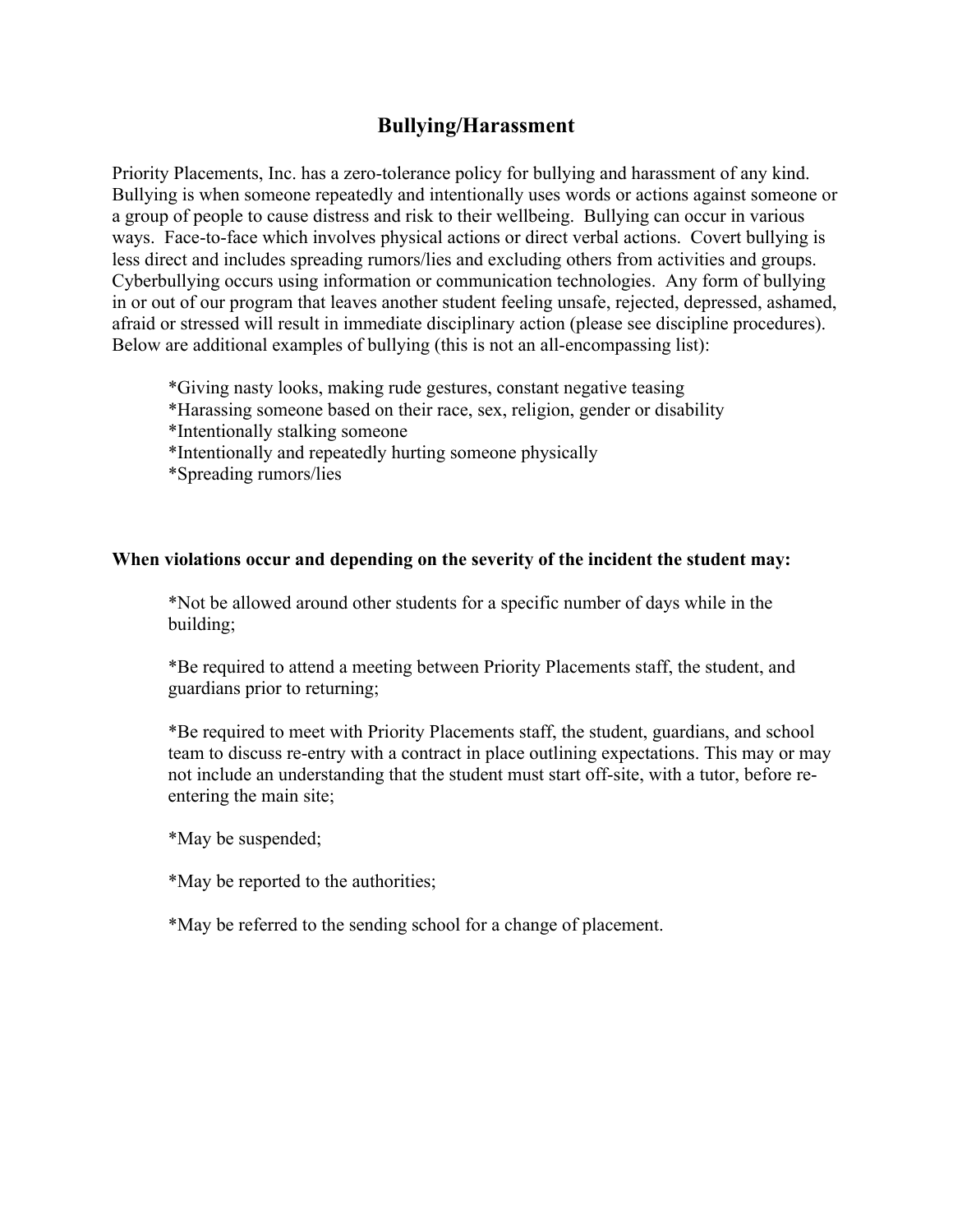*Priority Placements, Inc. has specific policies in place regarding, electronics usage, dress code, and personal possessions. These were created as our program has learned over time that these procedures help set the tone for a respectful setting. These policies clearly state the process for handling any resistance by a student or guardian. As stated below, we find that with basic requests met our day to day programming runs smoothly and each student can have the best day possible. Only the directors can decide to handle the following situation in a varied way.*

#### **Policy: Personal Possessions (including backpacks, purses, objects from home, etc.)**

This policy pertains to all students enrolled at the Priority Placements, Inc. educational program.

Personal possessions are to remain at home as PPI does not require anything to come and go with students. Anything brought in is to remain at the designated location at each site for the duration of the day. Students will not be allowed to go back and forth to their bags. Students are not to carry items in their pockets. Wallets, keys, etc., can be locked up when entering the building and returned at the time of dismissal. It is easiest to not bring anything into the building that is not needed for the day!

Articles of clothing used for layering must be brought from room to room and should be taken care of appropriately. That means no articles of clothing should be thrown on the floor or under chairs or desks. An extra layer should be worn or placed neatly on the back of the seat where you are.

Feminine products will be in every bathroom to alleviate the need for purses to be carried around. If there is another personal care need that must be met it can be discussed with Sarah Newman and/or the site manager.

A student will not be considered ready for the day or ready to start class until this expectation is met.

Remember:

Put your things in the appropriate places upon arrival; this will assure you are in compliance with this policy.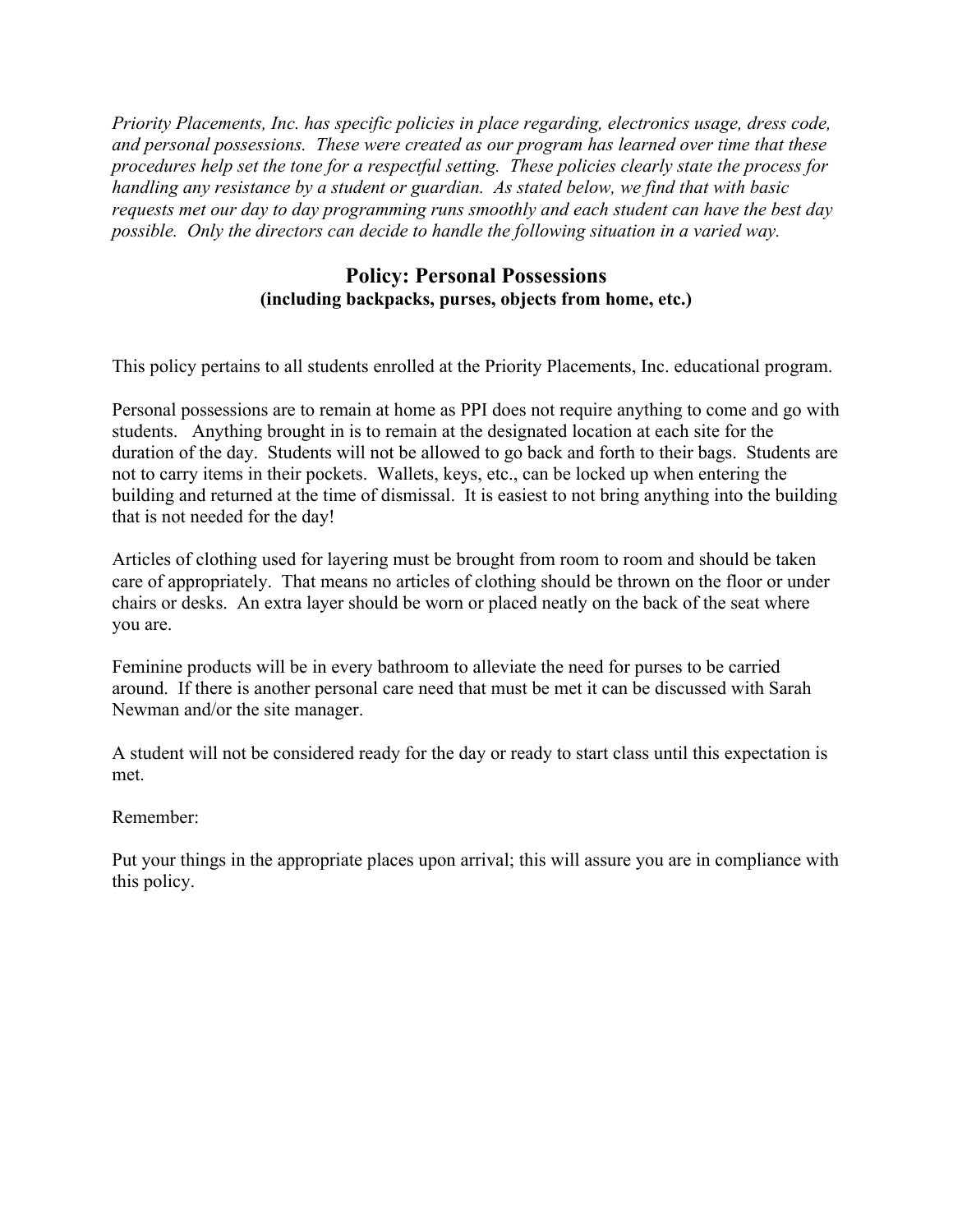#### **Policy: Electronics Usage (including cell phones, listening devices or computing devices of any kind)**

This policy pertains to all students enrolled at the Priority Placements, Inc. educational program.

Electronics usage on the property is governed by directions given by any teacher or adult staff member. Therefore, phones and music devices (any other small device that is carried in a pocket) is to be placed in the designated basket in each classroom before the start of each class. Computers or any device larger than pocket size will be turned into the site manager or assigned staff member at the start of a day.

Personal devices are not to be used during the day, at any time, in the building or in the community without permission. Permission to take an "electronics break" may be granted by any teacher or adult staff member at the adult's discretion. Students must ASK PERMISSION and receive a positive response before using the device.

Violations of this policy would include not depositing your device into the assigned basket at the start of a class period, not asking permission and waiting for an affirmative response, etc. A student will not be considered ready for the day or ready to start class until this expectation is met.

#### Remember:

Turn in your device, ask permission, and follow the direction: this will assure you follow this policy.

## **Discipline Procedures Specific to Electronics Usage and Personal Possessions Policies:**

Violation of these policies will result in a MANDATORY meeting with the student, staff member, and Sarah Newman. The purpose of this meeting will be to determine whether a student can have the personal belonging in his or her possession when entering the building.

A second violation of these policies will result in a MANDATORY meeting with student, staff member, Sarah Newman and PARENT OR GUARDIAN. The purpose of this meeting will be to determine how the parent/guardian is going to assure that the student is able to comply with this policy if the item continues to come into the building.

A THIRD violation of these policies will result in a MANDATORY meeting with student, staff member, Sarah Newman, PARENT/GUARDIAN and CASE MANAGER to consider a restrictive plan to be followed and steps in place to refer to an alternate school placement as necessary.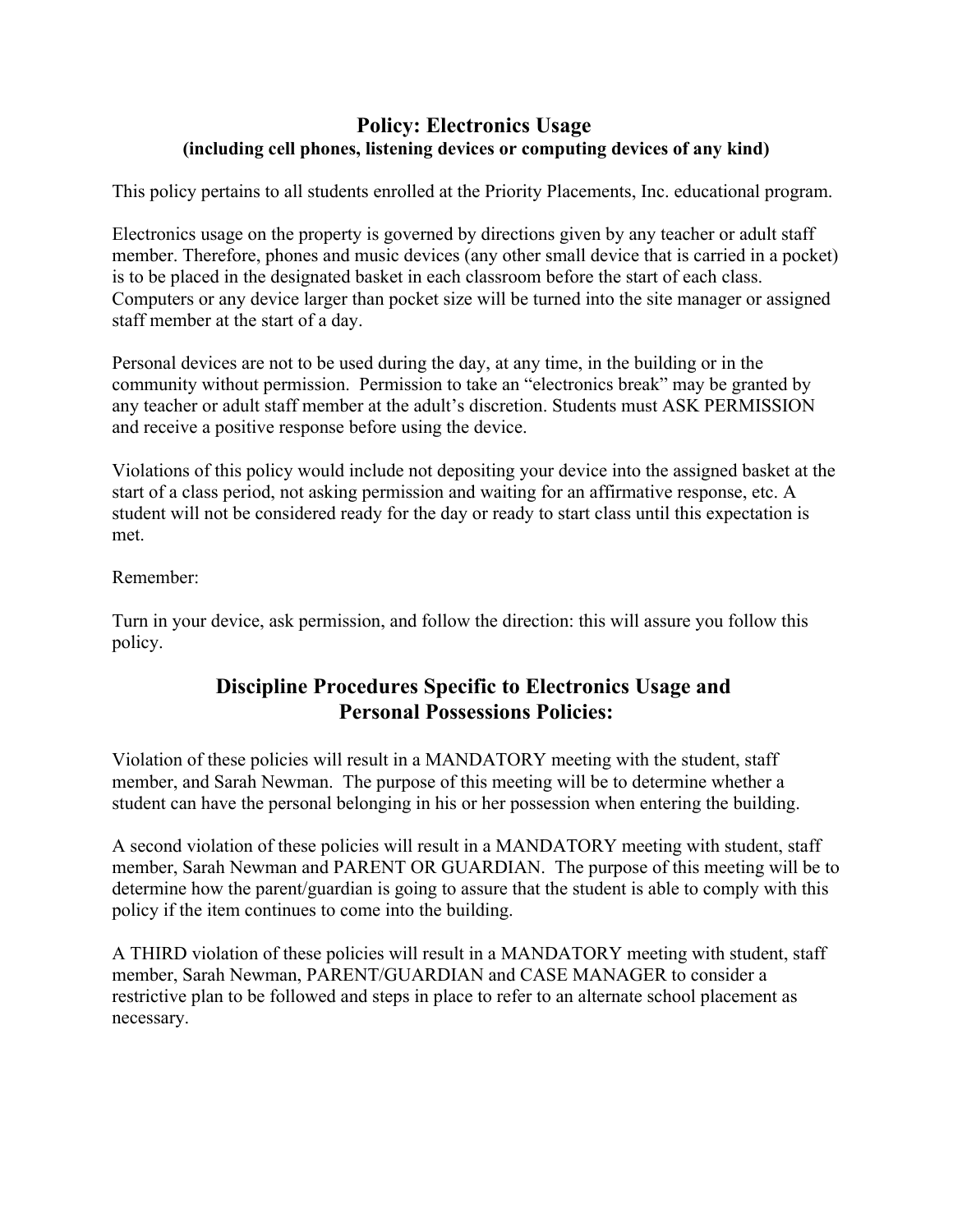## **Policy: Dress Code**

All students at Priority Placements, Inc. are expected to arrive at school in appropriate clothing. Clothing is anything worn on the body that is viewed by others.

Clothing that is NOT considered appropriate for this program is as follows:

- 1. Clothing with a slogan/saying that is derogatory in anyway or promotes violence, poor language, or drug use;
- 2. Pajamas;
- 3. Low cut shirts or low riding pants where cleavage is apparent to others;
- 4. Clothing with holes in inappropriate places;
- 5. See-through material;
- 6. Hats/hoods/bandanas are not to be worn in the building.

#### *Clothing must always cover up undergarments of all kinds.*

Students are expected to be presentable to the public as we have many different types of outings embedded in this program. In addition, it is our goal that every student feels comfortable here with all other students and staff. Students are capable of successful days when they look and feel good and are correctly dressed for the occasion.

Students may be offered clothing to put on if they are in violation of the dress code policy. If he/she declines a call will be made to the guardian. It will be up to the guardian to provide appropriate attire at that point and/or the student may need to be away from other students the remainder of the day or sent home.

Constant violation of this policy will result in any or all of the following consequences based upon staff decisions:

- 1. Meeting with the Site Manager to clarify expectations.
- 2. A meeting with the Site manager and parent/guardian to discuss ways for the student to meet the dress code expectations.
- 3. Parent being called to transport the student home to change. Missed work or community service will be made up after school.
- 4. Team meeting with sending school personnel if a resolution is not made in the previous attempts.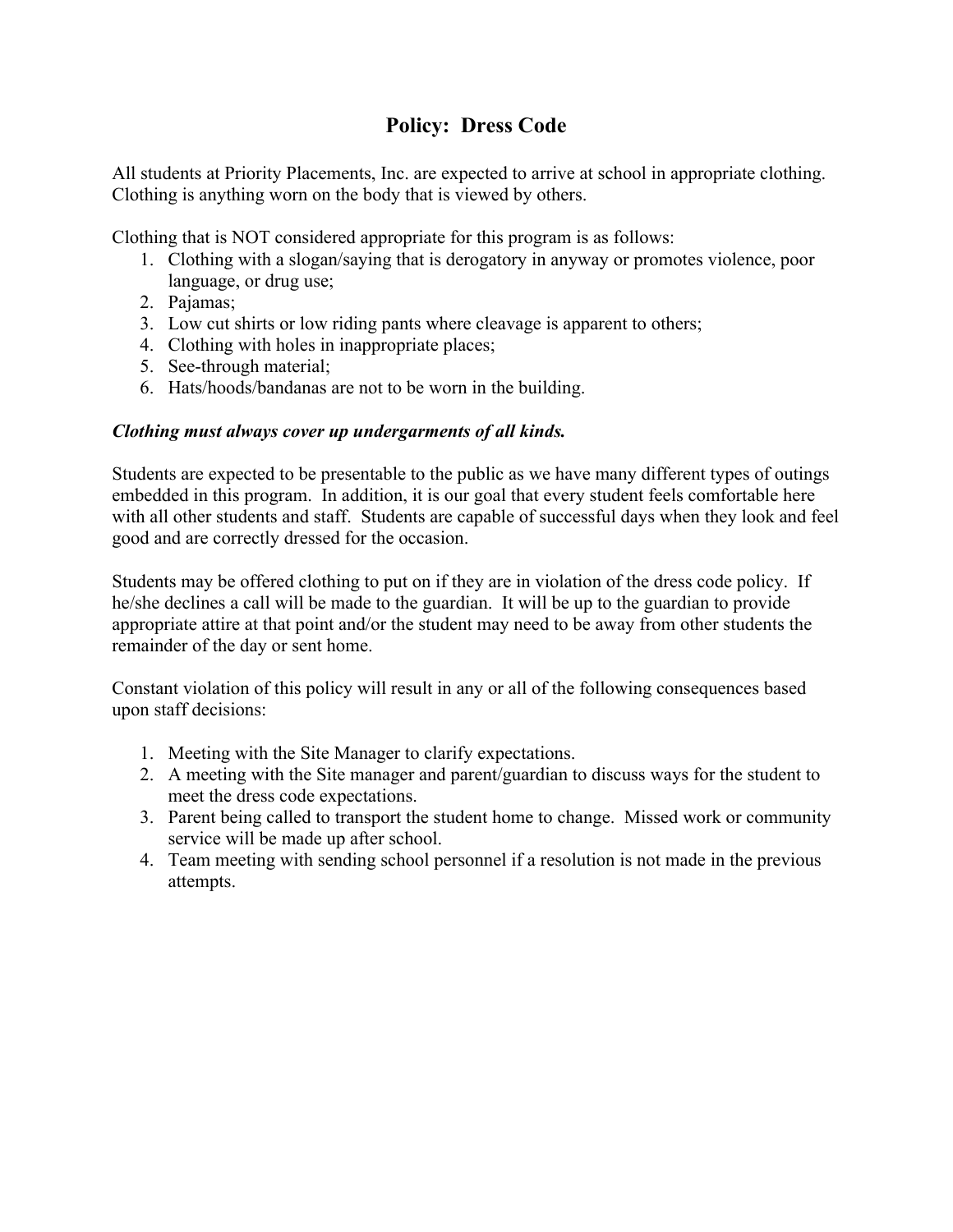## **Curriculum**

According to Vermont Statute we are required to offer the minimum course of study (at the least):

## **§ 906. Course of study**

(a) In public schools, approved and recognized independent schools, and in home study programs, learning experiences shall be provided for students in the minimum course of study.

(b) For purposes of this title, the minimum course of study means learning experiences adapted to a student's age and ability in the fields of:

(1) basic communication skills, including reading, writing, and the use of numbers;

(2) citizenship, history, and government in Vermont and the United States;

(3) physical education and comprehensive health education, including the effects of tobacco, alcoholic drinks, and drugs on the human system and on society;

(4) English, American, and other literature;

(5) the natural sciences; and

(6) the fine arts.

Priority Placements offers Literacy (reading and writing), Mathematics, Science, and Social Studies at the primary level. We offer physical education, health and wellness, and art explorations throughout the week. We offer life skills and social skills times as discussed earlier in the handbook. We plan numerous community experiences and field trips during the year (physical activities, museums, plays, etc.). A daily schedule will be available in your welcome packet.

Priority Placements works with high school students to take courses to help them meet their graduation requirements from their sending schools. This can include completion of senior projects, help finding and completing community service opportunities, etc. At the middle/high school level we also offer physical education, health and wellness, Art History and Concepts, Life Skills and Social Skills. Community Outings and field trips are essential with this age bracket as well! High school students schedule change each semester and will be discussed with their team. A clear plan will be available to any member of the team at any time! Our course of study can be provided.

We use the Common Core Standards to guide our work with students. These standards allow for variation in the way skills are learned, which is fantastic for our program as we work with such diverse learners!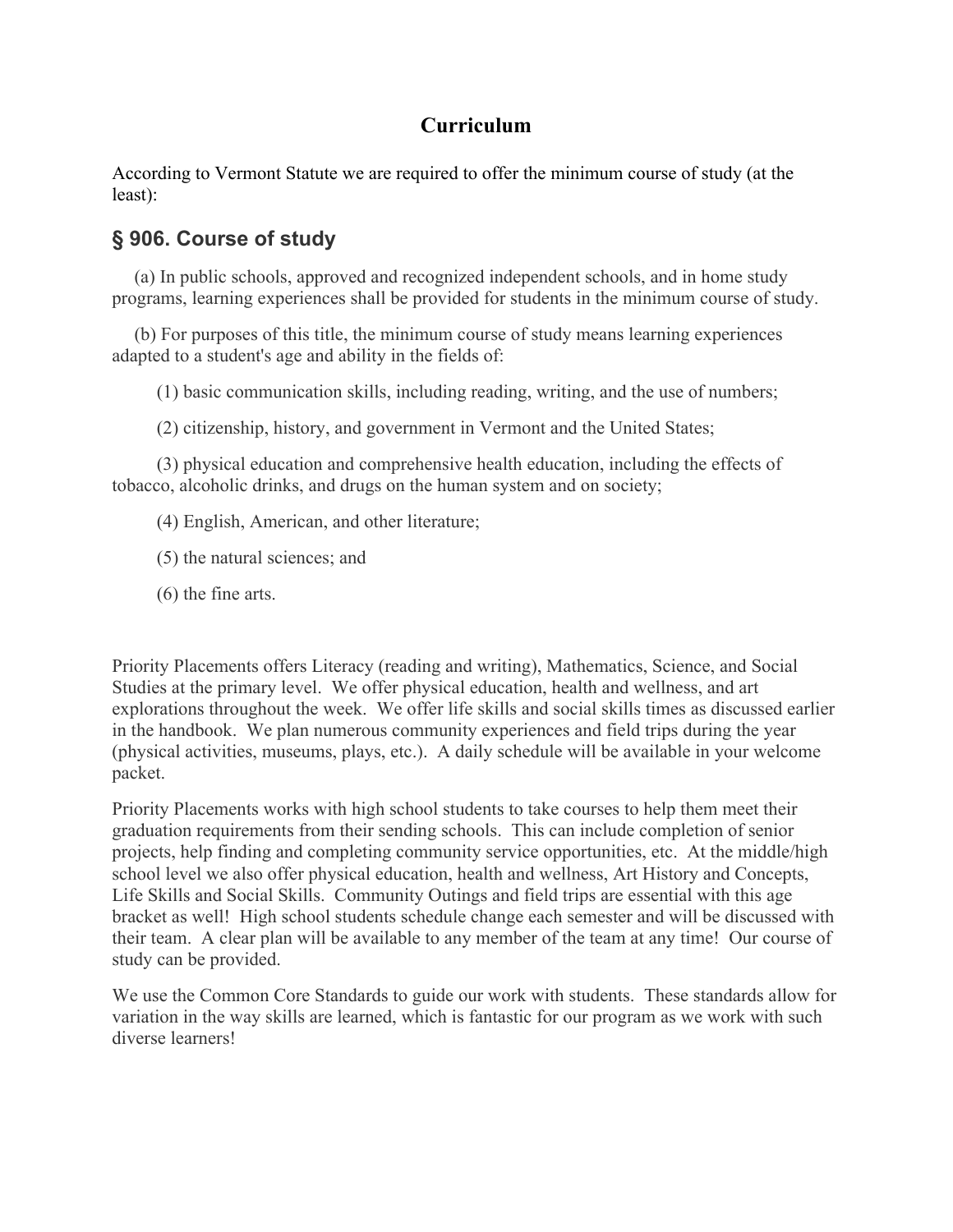#### **Remote Learning**

Remote learning may be a reality again during this school year, though we will be hopeful it will not be. If this scenario occurs, students will be supported with 1:1 and small group sessions through various modes of communication. Students will all have a Priority Placements email account allowing them to access google classrooms that will support their learning. Weekly plans will be made clear and concise for students and guardians. Support will be provided to assist everyone with accessing learning in a more trying configuration! We will continue to meet the individual needs of each student.

## **Grading**

Grades are reported quarterly along with a brief narrative for each course of content studied, assignments completed, and behavior notes. Priority Placements has a set scale for grade calculation (see below). Staff complete biweekly notes that describe work completed, current grade, and behavior notes that is reviewed by the program directors. Plans are put into place for students that seem to be struggling for any reason and in any area of the day. The information is used for the narratives mentioned above and provided to guardians and the sending school. Credits for high school students are awarded based on the sending school's earning system. Typically, the credits are earned by time on learning and work completion. Priority Placements works in conjunction with school guidance counselors, registrars, and administration. Student's keep portfolio's that include their best work (particularly in core subject areas) and provides easy access to case managers as necessary. We work with each school district to provide the necessary information to ensure all expectations are met.